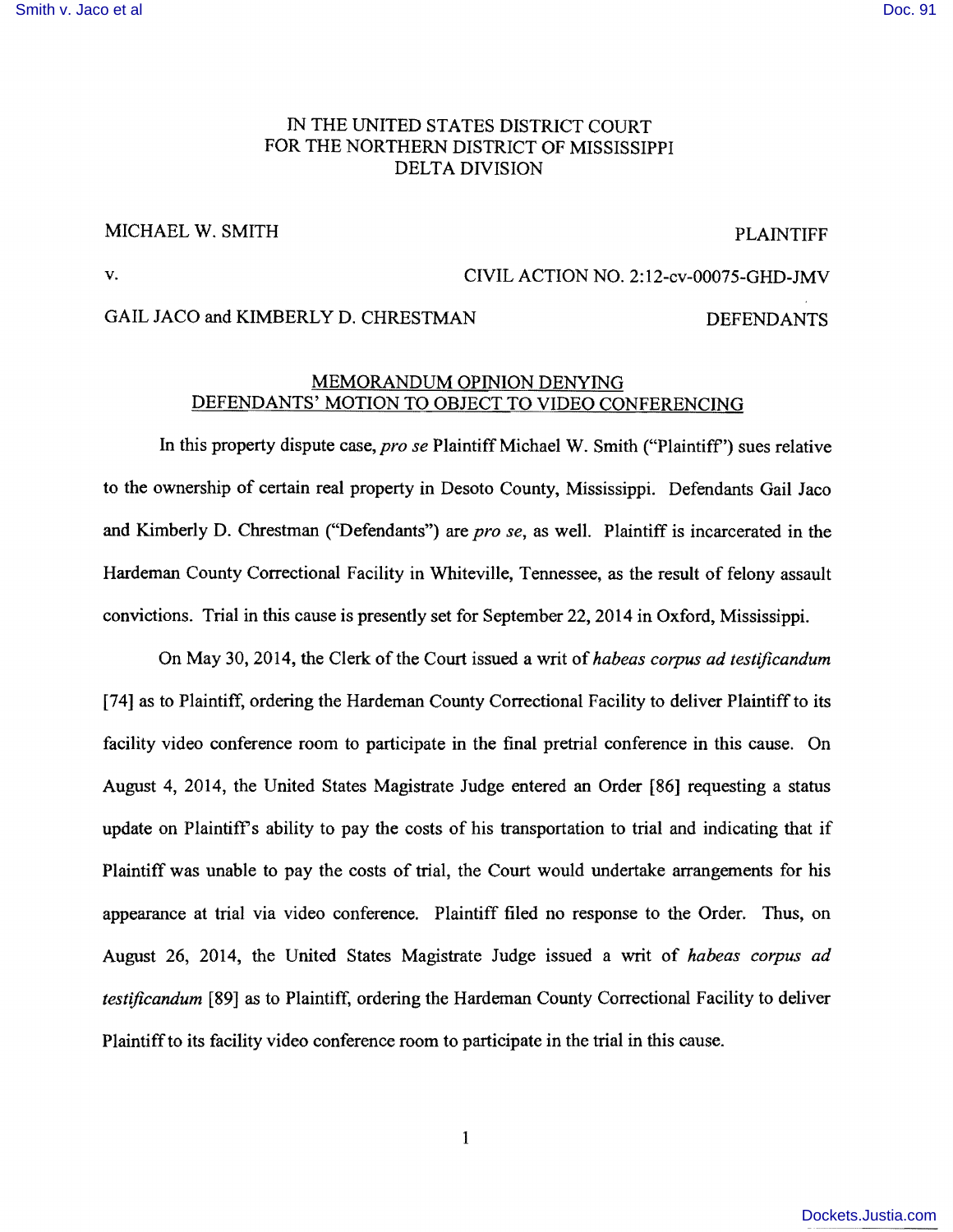On July 29, 2014, Defendants filed a motion for objection to video conferencing  $[81]$ , wherein they state their belief that Plaintiff has enough money to pay for his trial transportation costs and other fees. Defendants further express their concern that "[Plaintiff] has been extremely uncooperative with coming to a settlement agreement and we feel he should appear in person before the judge. [Plaintiff] is trying to commit extor[tion] by holding the property over [Defendant Kimberly D. Chrestman's] head to get her to commit perjury." Plaintiff has not filed a response to the motion.

Upon due consideration of Defendants' arguments and concerns, the Court finds that the same are not well taken. District courts are expressly granted the power to issue the writ of *habeas corpus ad testificandum* when "[i]t is necessary to bring [the prisoner] into court to testify or for trial." 28 U.S.C. § 2241(c)(5); *see Ballard* v. *Spradley,* 557 F.2d 476, 480 (5th Cir. 1977). The decision to issue the writ rests within the discretion of the district court. *Latiolais* v. *Whitley,* 93 F.3d 205, 208 (5th Cir. 1996); *Ballard,* 557 F.2d at 480 (citing *Malinauskas* v. *United States,* 505 F.2d 649,655-56 (5th Cir. 1974); *United States* v. *Hathcock,* 441 F.2d 197, 199-200 (5th Cir. 1971); *Ball* v. *Woods,* 402 F. Supp. 803, 808 (N.D. Ala. 1975), *ajJ'd without opinion sub nom., Ball* v. *Shamblin,* 529 F.2d 520 (5th Cir. 1976)). "When determining whether it should issue a writ of*habeas corpus ad testificandum* in such instances, the district court must exercise its discretion based upon consideration of such factors as whether the prisoner's presence will substantially further the resolution of the case, the security risks presented by the prisoner's presence, the expense of the prisoner's transportation and safekeeping, and whether the suit can be stayed until the prisoner is released without prejudice to the cause asserted." *Id.* 

<sup>&</sup>lt;sup>1</sup> The Court construes this objection to video conferencing as a motion for objection to video conferencing.